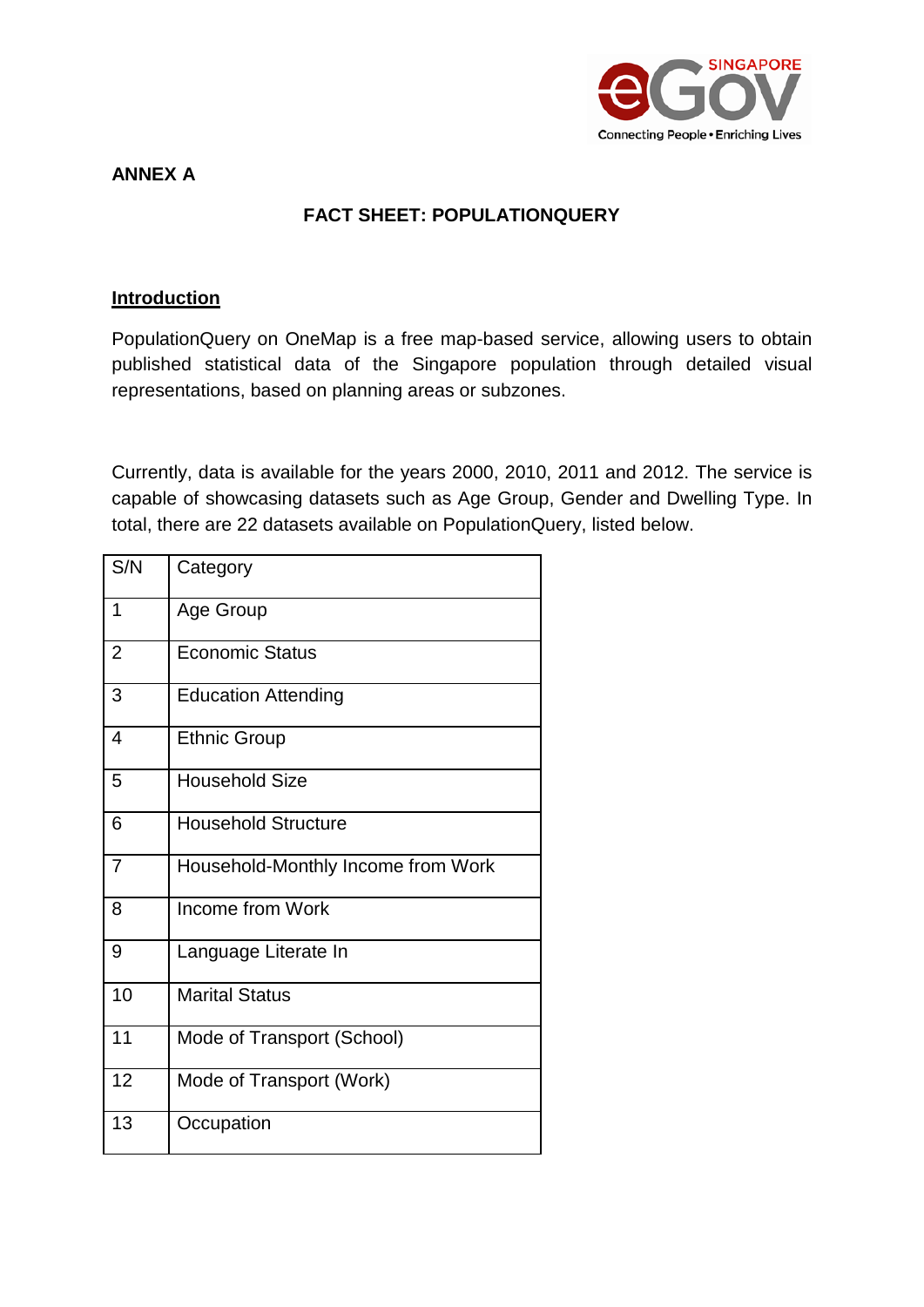

| 14 | <b>Qualification Attained</b>   |
|----|---------------------------------|
| 15 | Religion                        |
| 16 | Spoken at Home                  |
| 17 | Tenancy                         |
| 18 | <b>Travelling Time (School)</b> |
| 19 | <b>Travelling Time (Work)</b>   |
| 20 | Type of Dwelling (Household)    |
| 21 | Type of Dwelling (Population)   |
| 22 | Workforce by Industry           |

With this, users will be able to easily obtain graphic and visual representations of the demographic landscapes across Singapore.

## **Using the service**

To view demographic data on the map, users can select the dataset and attributes within the dataset that they are interested in and click on the "View Map" button.

Users can also compare datasets by:

- (i) By planning area/subzones
- (ii) By year

When comparing datasets by planning areas/subzones, users can click on the "View Map" button and then the "Query" button, followed by selecting the planning areas, e.g Ang Mo Kio, Jurong or a subzone within a planning area, e.g Seletar Hills, Kebun Bahru within Ang Mo Kio. Up to five planning areas/subzones can be selected for comparison and the data will be reflected in either a chart or table format.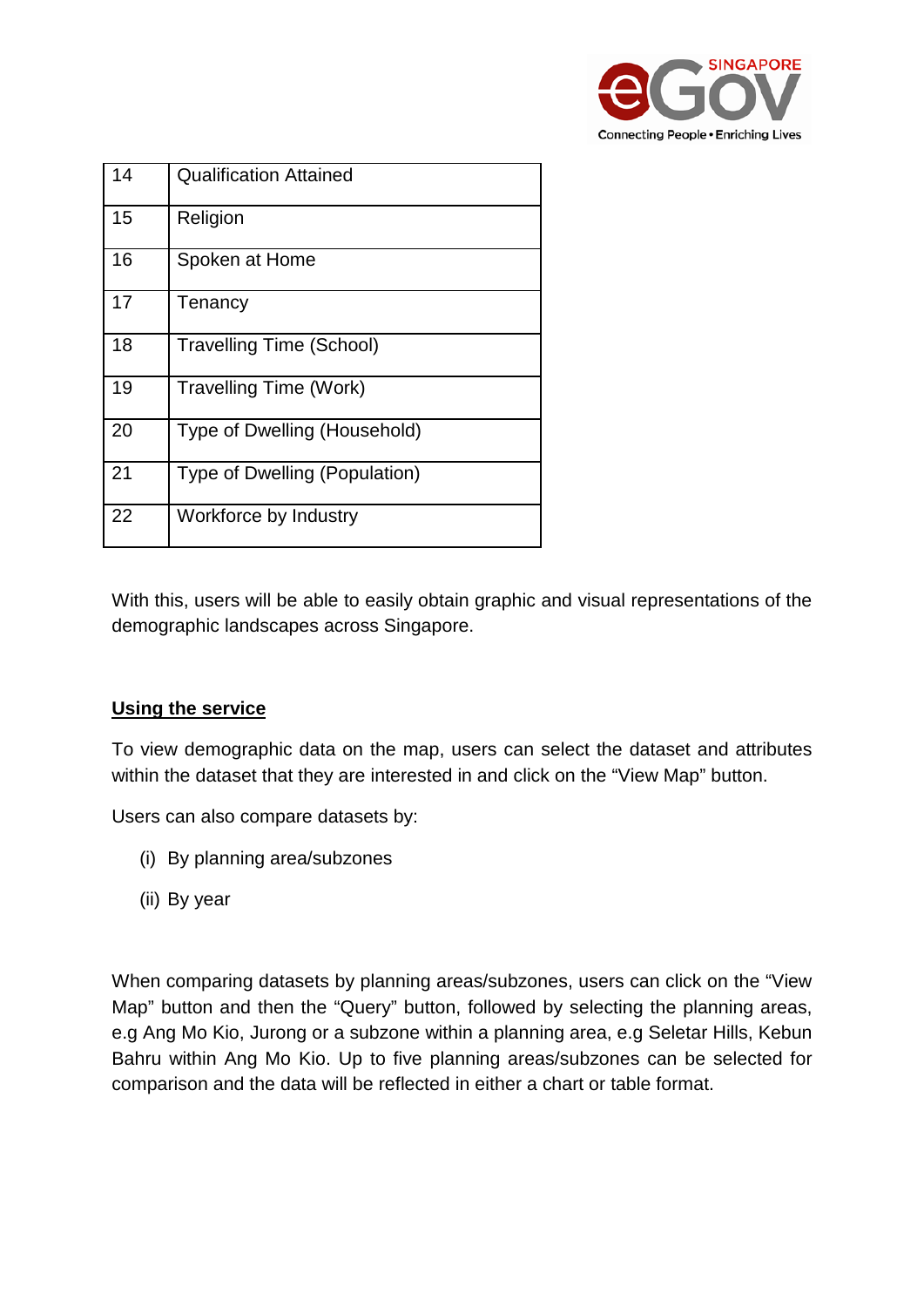

Users can also compare selected categories within a particular planning area or subzone by year. For instance, if a user wants to know about the population classified according to age group for 2000 and 2010, he will just need to move the sliding bar year markers on the two years, click on the "View Map" button, select the "Query" button and then click on a planning area or subzone to view the data.

Users can overlay services or themes on OneMap when using PopulationQuery. For example, when a user is looking at the household size of Bedok in 2010, he can overlay another service, e.g Property Prices to find out the property prices in Bedok. In this way, he can obtain two different types of information through a single search.

### **Benefits**

PopulationQuery gives the public free and ready access to visual information on demographic and statistical data in Singapore. Many, from students to decision makers will find the service useful. For example, businesses which cater to particular demographic groups will have a better idea of where to set up their businesses. One can also get useful information about an area when buying a house. Likewise, government agencies and non-profit organisations will be better able to allocate limited resources when information is comprehensive and easy to interpret.

**Continuous enhancements to data sets and functions will be made to the**  Population Query so that it will remain a valuable service to the public. APIs are planned to be released in Sep 2013, in which developers can also use the information to develop demographic-related applications on web and mobile platforms.

#### **For media enquiries, please contact:**

Kuan Qian Ying (Ms) Assistant Manager Corporate Communications Singapore Land Authority Tel: +65 6478 3883 Fax: +65 6323 9937 E-mail: KUAN\_Qian\_Ying@sla.gov.sg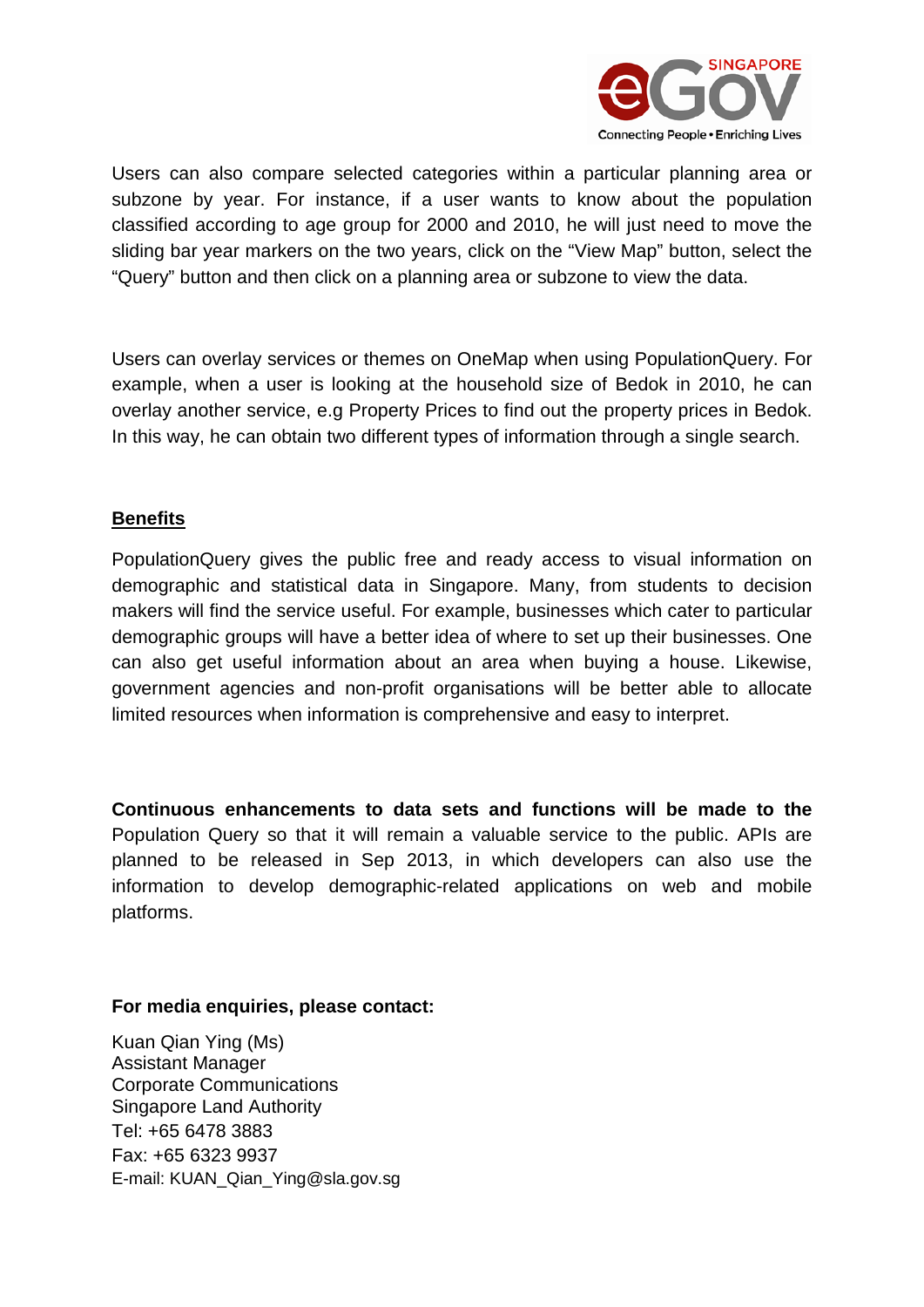

**Annex A-1**



Fig 1: Display of age group data by planning area on OneMap



Fig 2: Comparison of age group data across four selected planning areas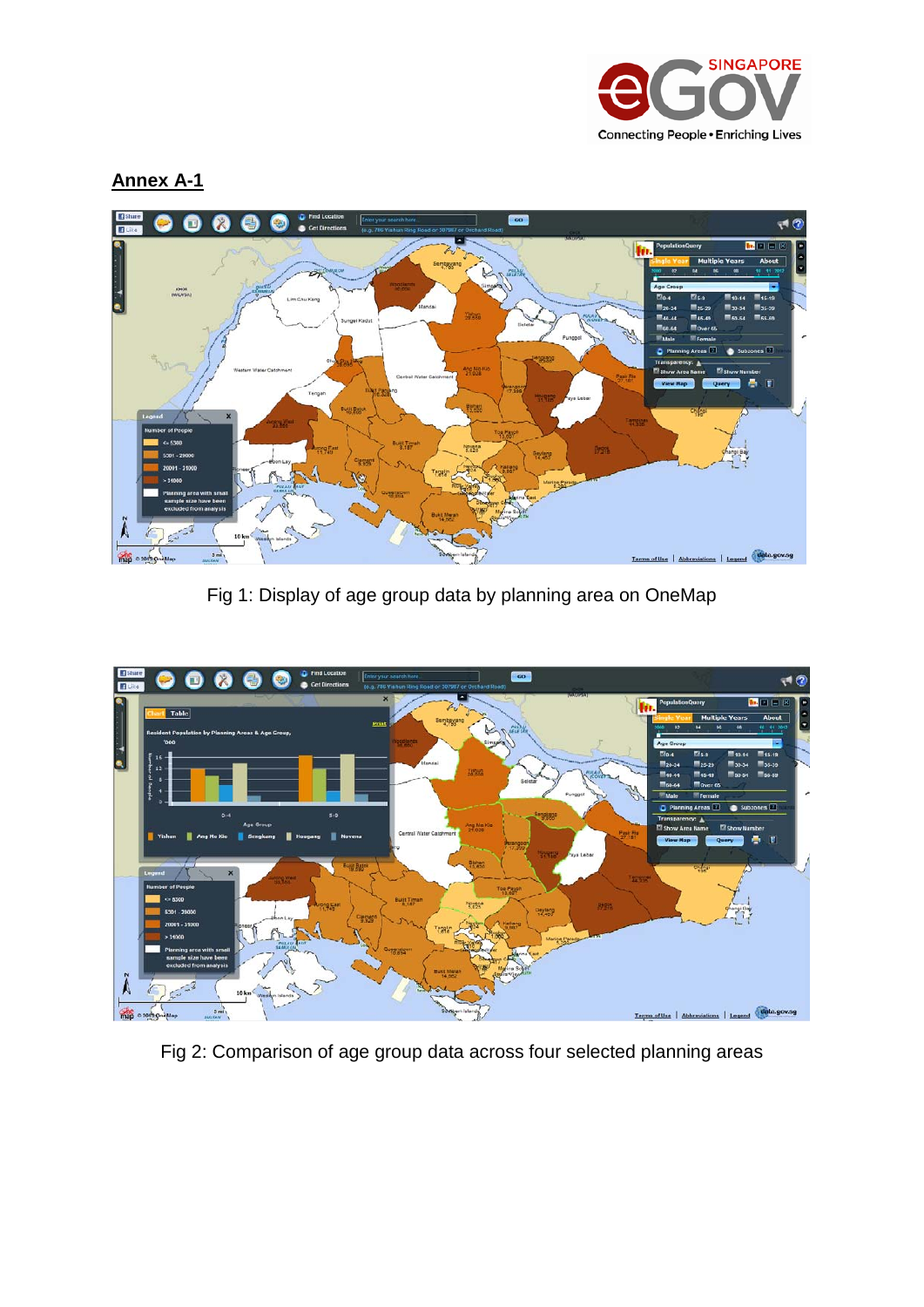



Fig 3: Comparison for age group over 65 of Marymount subzone for year 2000 and 2010



Fig 4: Overlaying of Child Care Service theme with PopulationQuery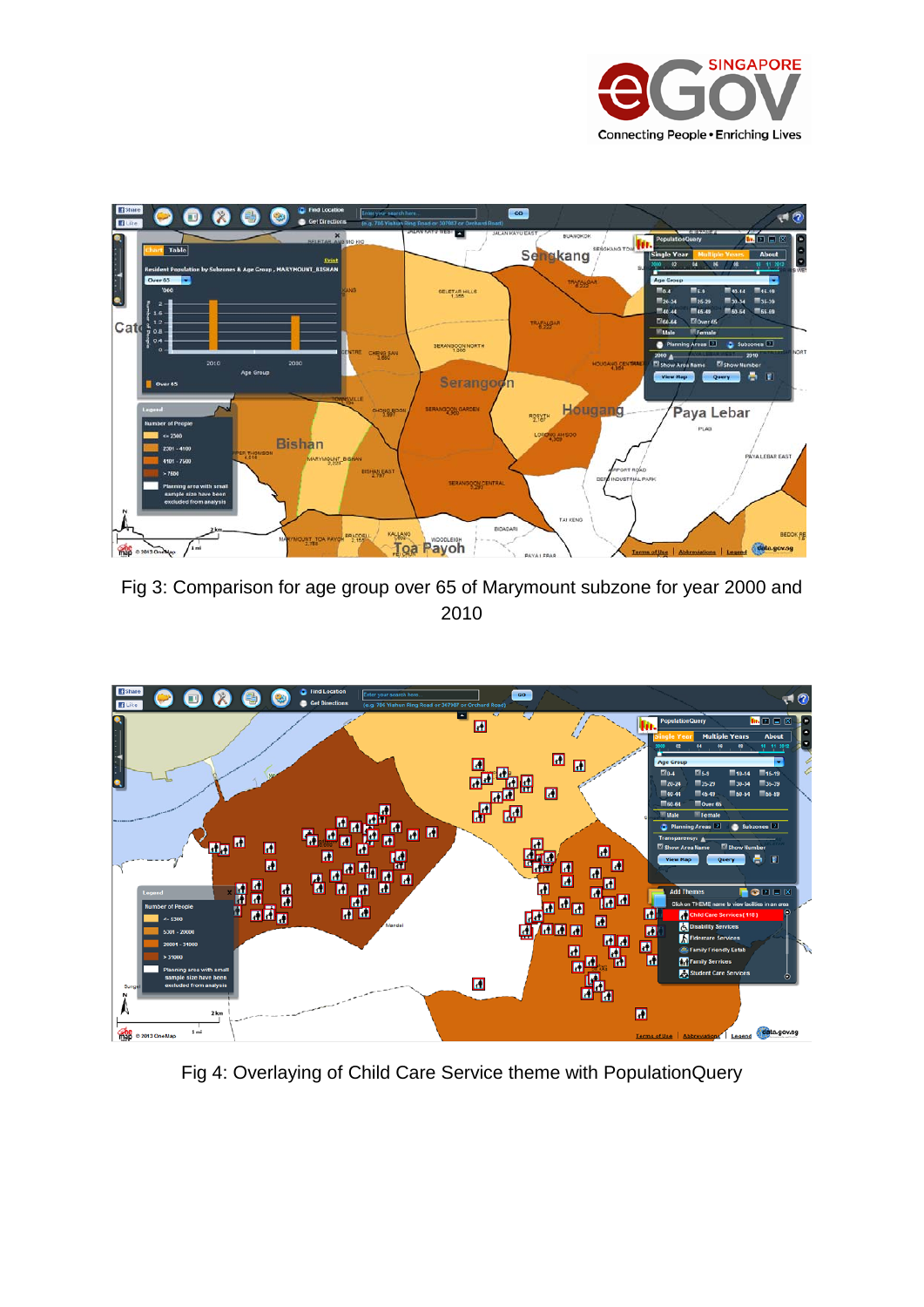

### **About OneMap**

OneMap is an integrated map system for government agencies to deliver locationbased services and information. It is a multi-agency collaboration with many government agencies currently participating and contributing information. It is the first major application of the SG-SPACE initiative which has over 30 participating public agencies coming together and adopting a common map platform to publish thematic information and deliver useful map-based services. Built using Web 2.0 technologies, OneMap allows users to add new information and applications easily and conveniently on their own. There are over 60 layers of thematic information shared by public agencies to-date.

Users of OneMap can search for locations, get driving directions or public transport routing, obtain comprehensive information contributed by government agencies and share location-based information with their friends.

The private sector and the community can make use of the extensive array of Application Programming Interface (APIs) available to access the thematic layers and tools in OneMap to mash up with their own data to create value-added services. A beta set of crowd-sourcing tools is also available for use to facilitate crowd sourcing where OneMap will serve a map for users to tag the locations of crowdsourced information. With these tools available, businesses and organisations can leverage on OneMap to reach out and gather spatial information from a larger group of people.

OneMap is also the mapping engine for data.gov.sg, the portal for general public and developers to search and access publicly-available data published by the Singapore Government where geospatial data are available in many formats for download.

The newest interactive service, PopulationQuery, is a collaboration between the Department of Statistics and the Singapore Land Authority that enables users to visualise demographic data on a map.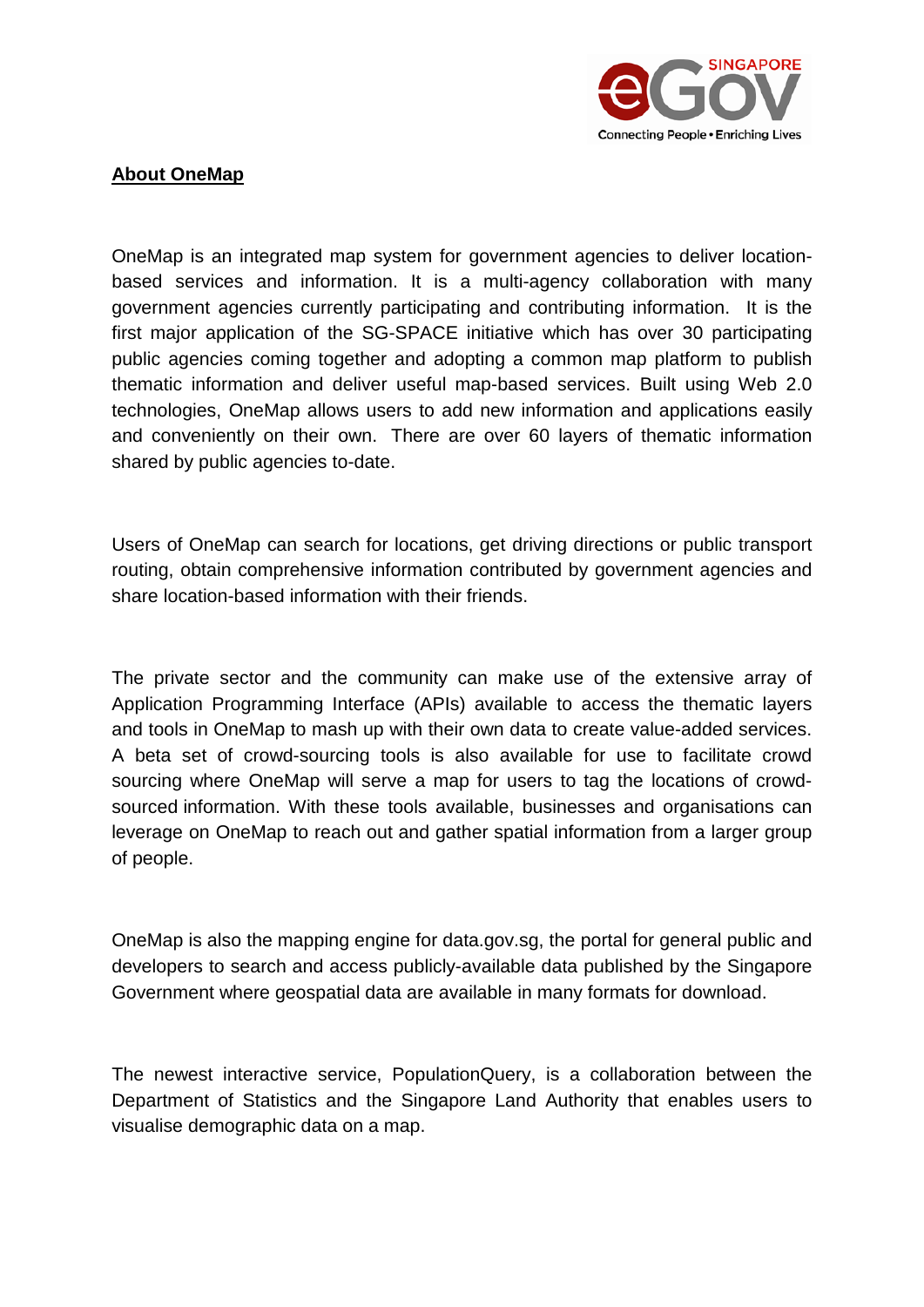

# **Annex A-2 List of contributing agencies**

| 1               | <b>ACRA</b>             |
|-----------------|-------------------------|
| $\overline{c}$  | BCA                     |
| $\overline{3}$  | $\overline{CPE}$        |
| $\overline{4}$  | <b>CPF</b>              |
| $\overline{5}$  | $\overline{\text{DOS}}$ |
| $\overline{6}$  | <b>HDB</b>              |
| $\overline{7}$  | <b>HLB</b>              |
| 8               | <b>HPB</b>              |
| 9               | <b>IDA</b>              |
| 10              | $\overline{\text{JTC}}$ |
| 11              | <b>LTA</b>              |
| $\overline{12}$ | <b>MINDEF</b>           |
| 13              | <b>MinLaw</b>           |
| $\overline{14}$ | <b>MND</b>              |
| $\overline{15}$ | <b>MOE</b>              |
| 16              | <b>MOH</b>              |
| 17              | <b>MSF</b>              |
| 18              | <b>NAC</b>              |
| 19              | <b>NEA</b>              |
| $\overline{20}$ | <b>NHB</b>              |
| 21              | <b>NLB</b>              |
| 22              | <b>NParks</b>           |
|                 |                         |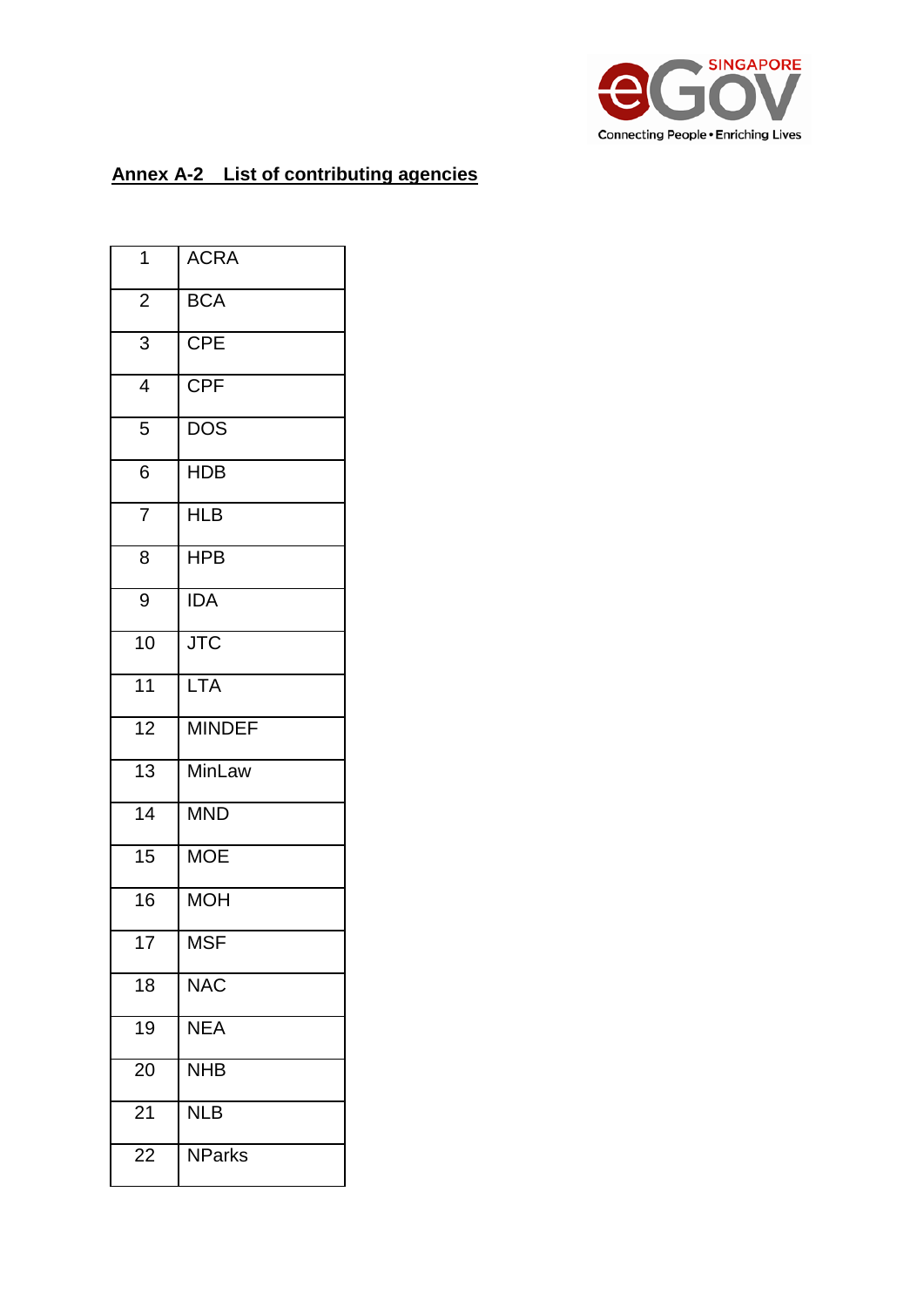

| 23 | <b>NYP</b>    |
|----|---------------|
| 24 | PA            |
| 25 | Parliament    |
| 26 | <b>PUB</b>    |
| 27 | <b>SLA</b>    |
| 28 | <b>SPF</b>    |
| 29 | <b>SPRING</b> |
| 30 | <b>SSC</b>    |
| 31 | <b>STB</b>    |
| 32 | URA           |
| 33 | <b>WDA</b>    |

## **Annex A-3 List of OneMap service s**

| 1              | <b>SchoolQuery</b>                | <b>MOE</b>    |
|----------------|-----------------------------------|---------------|
| 2              | LandQuery                         | <b>SLA</b>    |
| 3              | <b>Businesses for Families</b>    | <b>MSF</b>    |
| $\overline{4}$ | Season-Parking                    | <b>URA</b>    |
| 5              | Where to find Wireless@SG         | <b>IDA</b>    |
| 6              | <b>Water Level Sensors/ CCTVs</b> | <b>PUB</b>    |
| $\overline{7}$ | Parks "Live" @ SG                 | <b>NParks</b> |
| 8              | Master Plan 2008, Singapore       | <b>URA</b>    |
| 9              | <b>Public Routing</b>             | <b>LTA</b>    |
| 10             | <b>BizMap</b>                     | <b>SPRING</b> |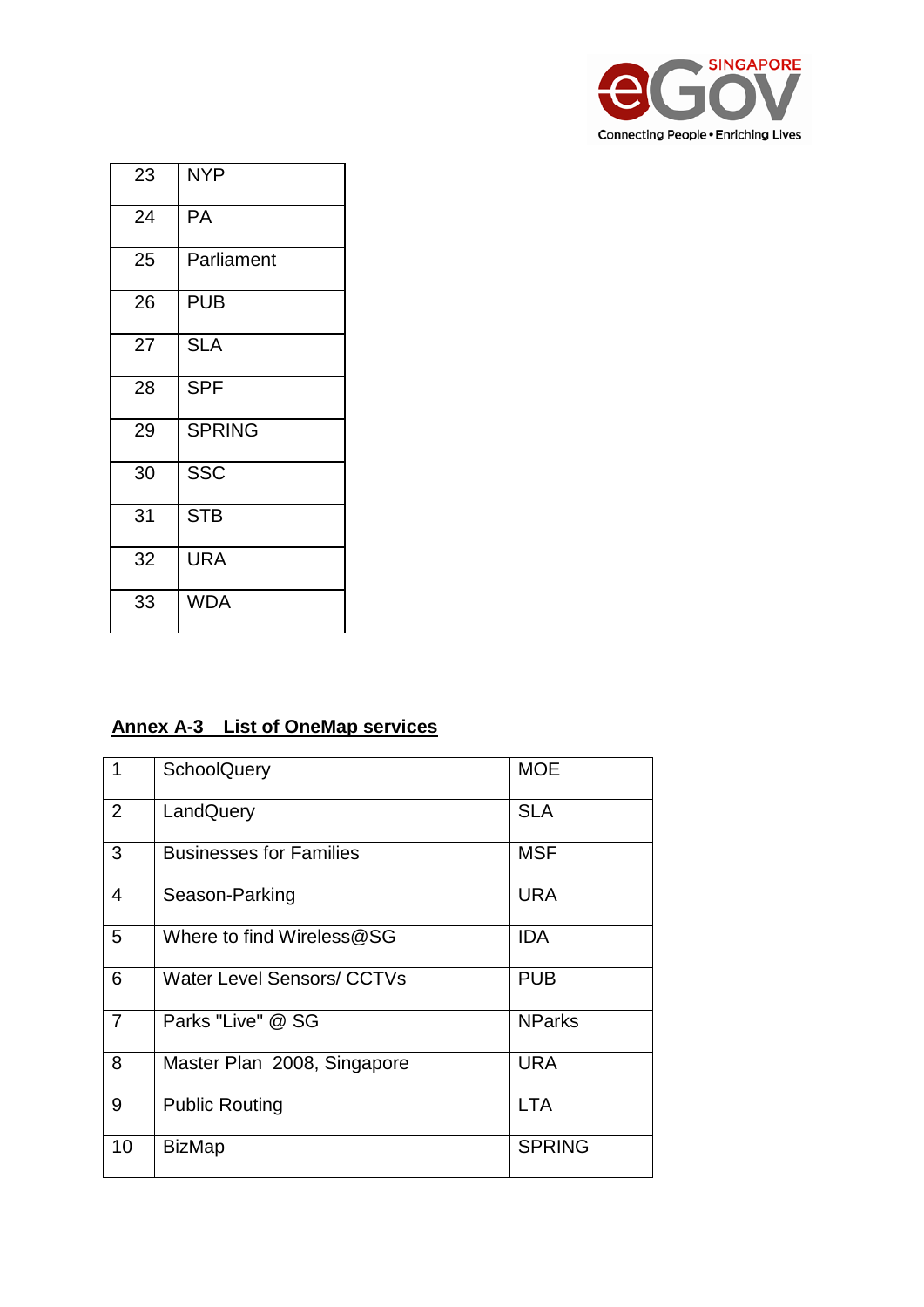

| 11 | Find My MP                                      | Parliament    |
|----|-------------------------------------------------|---------------|
| 12 | Property Market Information (iPhone)            | <b>URA</b>    |
| 13 | Property Market Information (iPad)              | <b>URA</b>    |
| 14 | <b>URAMaps</b>                                  | <b>URA</b>    |
| 15 | PropertyPrices                                  | <b>MND</b>    |
| 16 | OneMap Singapore (iPhone)                       | <b>SLA</b>    |
| 17 | Space2Lease                                     | <b>SPRING</b> |
| 18 | Pocket OneMap (iPhone)                          | <b>NYP</b>    |
| 19 | NEA Weather@SG                                  | <b>NEA</b>    |
| 20 | myENV                                           | <b>NEA</b>    |
| 21 | <b>State Property Information Online (SPIO)</b> | <b>SLA</b>    |
| 22 | <b>BusRouteExplorer</b>                         | <b>SLA</b>    |
| 23 | Housing InfoMap                                 | <b>MND</b>    |
| 24 | <b>Traffic Smart</b>                            | <b>LTA</b>    |
| 25 | MyTransport.sg                                  | <b>LTA</b>    |
| 26 | <b>Social Service Search</b>                    | <b>CDC</b>    |
| 27 | <b>Medical Directory Search</b>                 | <b>MOH</b>    |
| 28 | <b>BizQuery</b>                                 | <b>ACRA</b>   |
| 29 | <b>Directory of Family Services</b>             | <b>MSF</b>    |
| 30 | <b>Traffic Query</b>                            | <b>LTA</b>    |
| 31 | Pocket OneMap (Android)                         | <b>NYP</b>    |
| 32 | <b>JTC</b>                                      | <b>JTC</b>    |
| 33 | EnterpriseOne (iPhone)                          | <b>SPRING</b> |
| 34 | Data.gov.sg                                     | <b>IDA</b>    |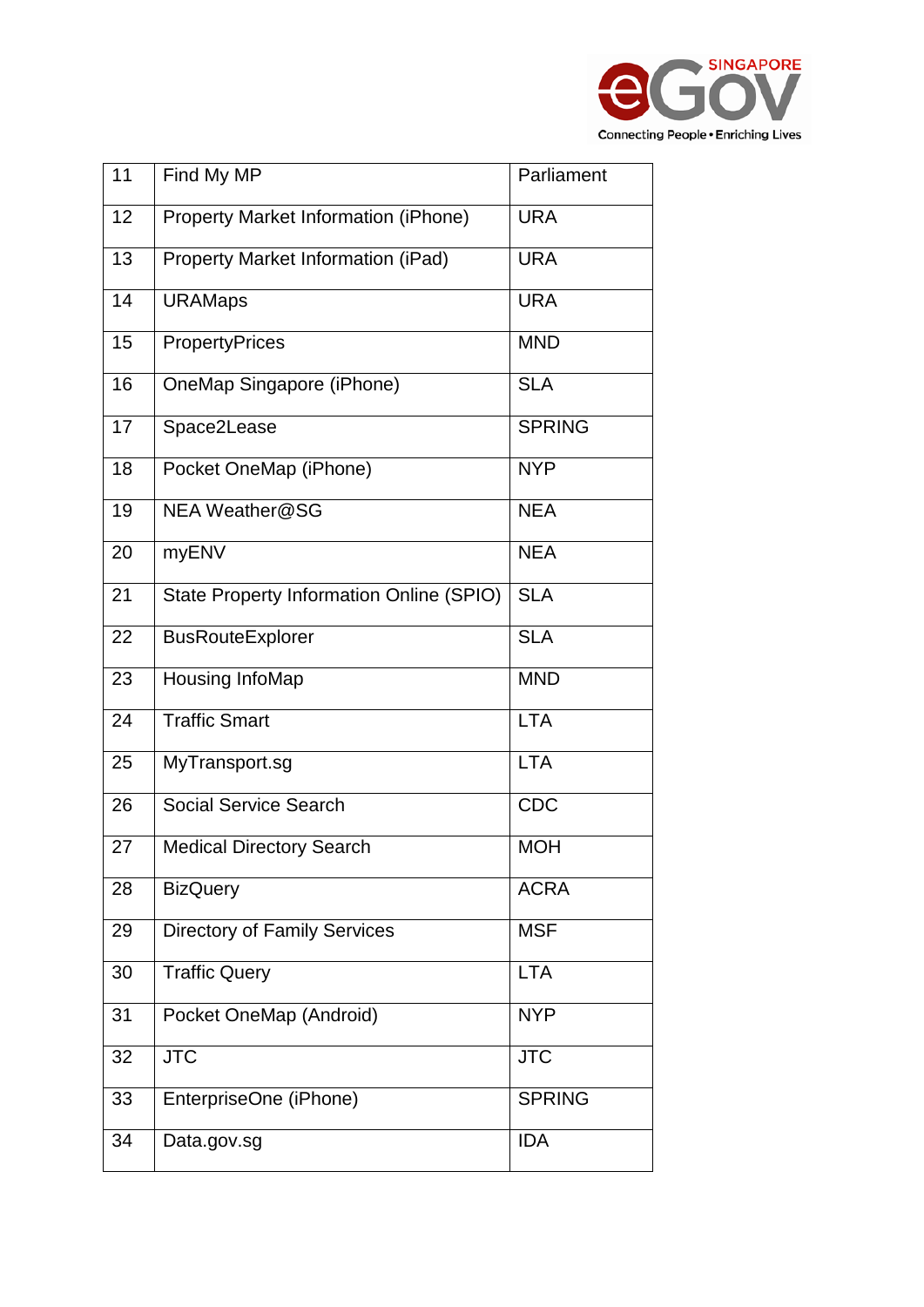

| 35 | <b>Customer Service Portal</b> | <b>JTC</b>    |
|----|--------------------------------|---------------|
| 36 | Flood Prone Areas and Hotspots | <b>PUB</b>    |
| 37 | sParks (iPhone)                | <b>NParks</b> |
| 38 | <b>PopulationQuery</b>         | <b>DOS</b>    |

## **Annex A-4 List of thematic layers on OneMap**

| S/N            | <b>Theme</b>                  | <b>Agency</b> | S/N | <b>Theme</b>                 | <b>Agency</b> |
|----------------|-------------------------------|---------------|-----|------------------------------|---------------|
| $\mathbf 1$    | <b>After Death Facilities</b> | <b>NEA</b>    | 32  | <b>Hawker Centres</b>        | <b>NEA</b>    |
| 2              | Auditoriums                   | <b>NAC</b>    | 33  | <b>Green Mark Buildings</b>  | <b>BCA</b>    |
| 3              | <b>Child Care Services</b>    | <b>MSF</b>    | 34  | <b>CDCouncils</b>            | <b>PA</b>     |
| 4              | <b>Disability Services</b>    | <b>MSF</b>    | 35  | <b>Community Clubs</b>       | PA            |
| 5              | <b>Eldercare Services</b>     | <b>MSF</b>    | 36  | <b>Other PA Networks</b>     | <b>PA</b>     |
| 6              | <b>Exhibition Centres</b>     | <b>NAC</b>    | 37  | <b>PA Holiday Facilities</b> | <b>PA</b>     |
| $\overline{7}$ | <b>Family Friendly Estab</b>  | <b>MSF</b>    | 38  | <b>Resident Committee</b>    | PA            |
| 8              | <b>Family Services</b>        | <b>MSF</b>    | 39  | <b>Water Ventures</b>        | <b>PUB</b>    |
| 9              | <b>Heritage Sites</b>         | <b>NHB</b>    | 40  | <b>Friendly Buildings</b>    | <b>BCA</b>    |
| 10             | <b>Hotels</b>                 | <b>STB</b>    | 41  | <b>HDB Branches</b>          | <b>HDB</b>    |
| 11             | Kindergartens                 | <b>MOE</b>    | 42  | <b>Breast Screening</b>      | <b>HPB</b>    |
| 12             | Libraries                     | <b>NLB</b>    | 43  | <b>Cervical Screening</b>    | <b>HPB</b>    |
| 13             | <b>Monuments</b>              | <b>NHB</b>    | 44  | <b>Quit Centres</b>          | <b>HPB</b>    |
| 14             | <b>Museums</b>                | <b>NHB</b>    | 45  | <b>Streets &amp; Places</b>  | <b>NLB</b>    |
| 15             | <b>NEA Offices</b>            | <b>NEA</b>    | 46  | <b>CET Centres</b>           | <b>WDA</b>    |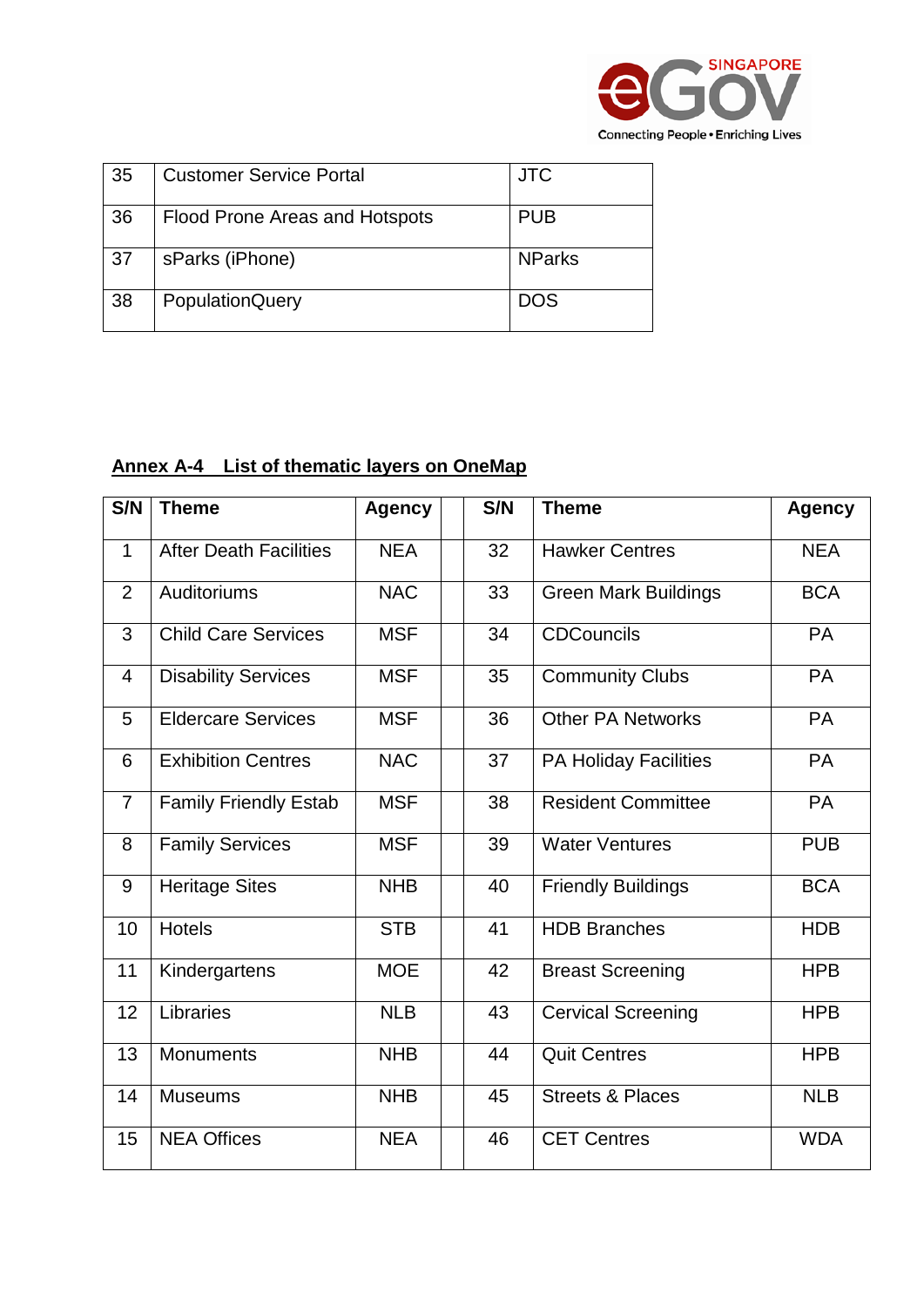

| 16 | Parks                                  | <b>NParks</b>             | 47 | <b>Constituency Offices</b>                 | <b>PA</b>     |
|----|----------------------------------------|---------------------------|----|---------------------------------------------|---------------|
| 17 | Performing Arts                        | <b>NAC</b>                | 48 | <b>Healthier Dining</b>                     | <b>HPB</b>    |
| 18 | <b>Recycling Bins</b>                  | <b>NEA</b>                | 49 | <b>Skyrise Greenery</b>                     | <b>NParks</b> |
| 19 | <b>Sports Centres</b>                  | <b>SSC</b>                | 50 | <b>Heritage Trees</b>                       | <b>NParks</b> |
| 20 | <b>Student Care Services</b>           | <b>MSF</b>                | 51 | <b>Voluntary Welfare</b><br>Organisations   | <b>MSF</b>    |
| 21 | <b>Tourist Attractions</b>             | <b>STB</b>                | 52 | <b>WDA Service Points</b>                   | <b>WDA</b>    |
| 22 | <b>Waste Disposal Sites</b>            | <b>NEA</b>                | 53 | <b>IPPT Fitness Conditioning</b><br>Centres | <b>MINDEF</b> |
| 23 | <b>Waste Treatment</b><br><b>Sites</b> | <b>NEA</b>                | 54 | <b>IPPT Training Centres</b>                | <b>MINDEF</b> |
| 24 | <b>Wireless Hotspots</b>               | <b>IDA</b>                | 55 | <b>NAPFA Test Venues</b>                    | <b>MINDEF</b> |
| 25 | <b>ABC Water Projects</b>              | <b>PUB</b>                | 56 | <b>SAFRA Locations</b>                      | <b>MINDEF</b> |
| 26 | <b>Community Mediation</b>             | MinLaw                    | 57 | <b>Private Education</b><br>Institutions    | <b>CPE</b>    |
| 27 | Infocomm<br>Accessibility              | <b>IDA</b>                | 58 | <b>Park Connector Loops</b>                 | <b>NParks</b> |
| 28 | Silver Infocomm                        | <b>IDA</b>                | 59 | <b>CPF Service Centres</b>                  | <b>CPF</b>    |
| 29 | <b>Community Use Sites</b>             | <b>SLA/</b><br><b>HDB</b> | 60 | <b>SPF Establishments</b>                   | <b>SPF</b>    |
| 30 | <b>Dengue Clusters</b>                 | <b>NEA</b>                | 61 | <b>Conservation Area Map</b>                | <b>URA</b>    |
| 31 | <b>Funeral Parlours</b>                | <b>NEA</b>                | 62 | <b>Healthier Caterers</b>                   | <b>HPB</b>    |
|    |                                        |                           | 63 | PA Headquarters                             | PA            |